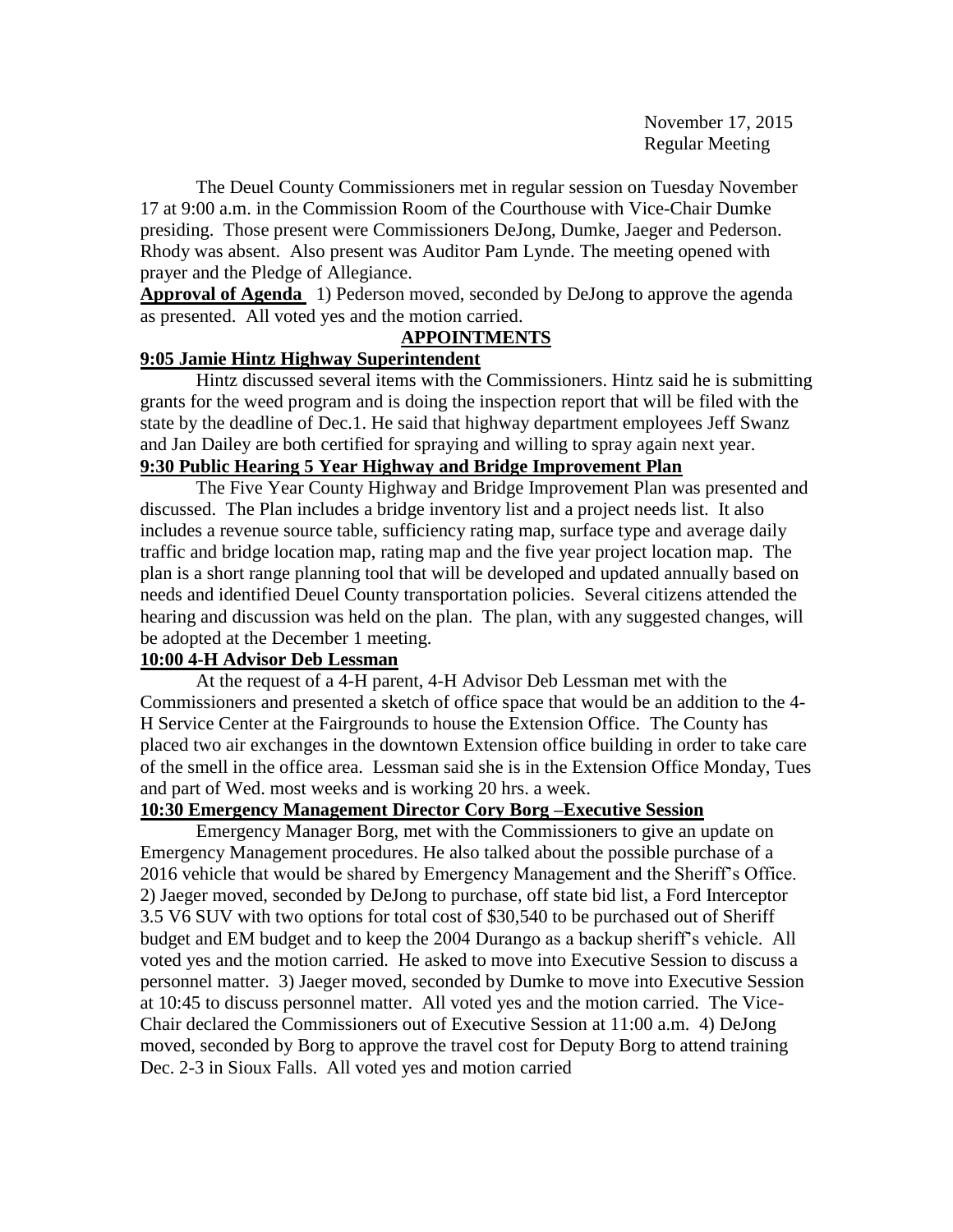### **11:00 Chief Deputy Pete Eng**

Eng stated the Sheriff's Dept. has held several training sessions in the last month and will be holding another one tomorrow in the Courthouse. He said they have purchased evidence lockers from Federal Surplus. He said they are current on MOCIC and RISS. Eng said they are doing extra patrol in Toronto and Goodwin. Discussion was held on securing matrons for female prisoner transports. They also talked about purchasing software to help with recovery of stolen items. 5) Pederson moved, seconded by DeJong to purchase Leads on Line software for one year at a total cost of \$1578.00. All voted yes and the motion carried. 6) Pederson moved, seconded by DeJong to move to go into Executive Session at 11:25 to discuss personnel issue. All voted yes and motion carried. Vice-Chair Dumke declared the Commissioners out of Executive Session at 11:50.

### **11:30 Drainage**

 7) Jaeger moved, seconded by DeJong to adjourn as County Commission and reconvene as the Drainage Board. All voted yes and motion carried. Gary Jaeger stepped down from the board and Drainage Officer Casey Severson presented two applications on behalf of Jaeger for drainage. The first application was to drain on the NE1/4 28-117-50 with the water flowing to the east. He is the affected landowner and will be draining onto his own land. He had secured the wetland determination and sign off of township concerning the road. 8) Pederson moved, seconded by DeJong to approve the application on the above described property and issue Drainage Permit #D15-36 to Gary Jaeger. All voted yes and the motion carried.

She also presented an application on behalf of Jaeger to drain on the NW1/2 of 27-117-50 with the water flowing into a natural drainway on his own land. He had secured the wetland determination on the property. 9) DeJong moved, seconded by Dumke to approve and issue Drainage Permit #15-35 on the above described property to Gary Jaeger. All voted yes and the motion carried. Jaeger then joined the Drainage Board.

### **11:45 Drainage**

Lyndon Limberg presented an application to drain on the SE1/4 30-117-47 which drains onto land of Mark Schmidt. He had the wetland determination and the landowner sign off and Antelope Valley Township concerning the road. 10) Jaeger moved, seconded by Dumke to approve and issue Drainage Permit #D15-40 on the above described property to Lyndon Limberg. All voted yes and the motion carried. He also made application to drain on the SW1/4SE1/4 of 36-117-48 with the water flowing to the south and had the landowner sign off and Glenwood Township concerning the road. 11) Pederson moved, seconded by DeJong to approve and issue Drainage Permit #D15-39 to Limberg on the above described property. All voted yes and the motion carried. The third application was to drain on the N1/2 of 6-116-47 with the water flowing to the east. He had the wetland determination as well as the signature of downstream landowner and Glenwood Township concerning the road. 12) Pederson moved, seconded by Jaeger to approve and issue Drainage Permit #D15-34 to Limberg on the above described property. All voted yes and the motion carried. All voted yes and the motion carried.

### **12:00 Drainage**

Jamie Bauman on behalf of landowner John Lentz made application to drain on the E1/2E1/2NW1/4 32-114-47 with the water flowing to the west and draining into an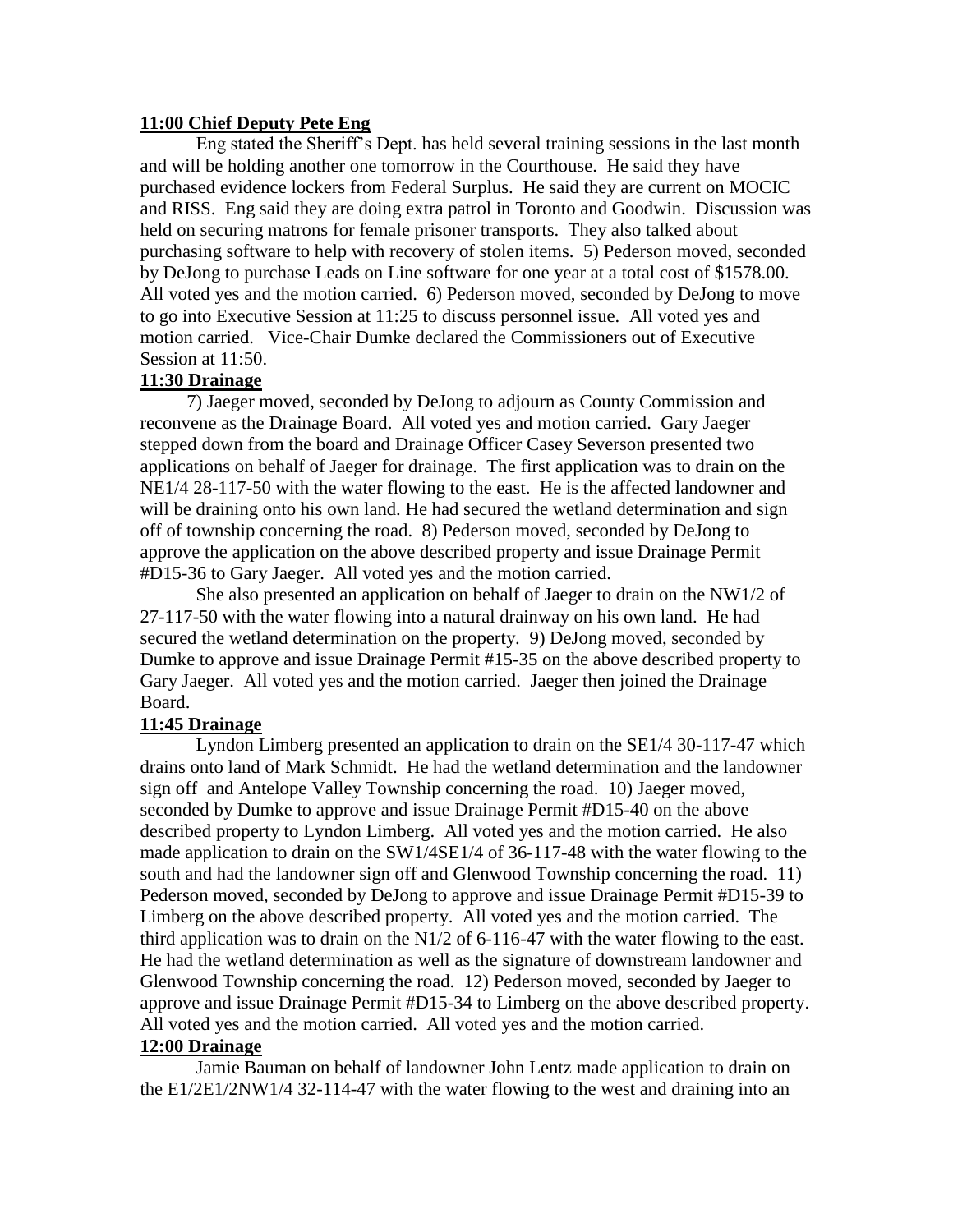existing tile outlet in a slough in the pasture. He will be using six inch tile. He had the wetland determination and had the adjoining landowner sign off on the project. 13) DeJong moved, seconded by Jaeger to approve and issue Drainage Permit #D15-37 on the above described property to Jamie Bauman/John Lentz. All voted yes and the motion carried.

## **12:10 Drainage**

Monte Winrow made application to repair a tile on the NW1/4 28-115-47. This will be a repair and he will use a double wall tiling to replace what had caved in. He had the wetland determination and adjoining landowner sign off. 14) Jaeger moved, seconded by Pederson to approve and issue drainage permit #D15-38 on the above described property to Monte Winrow. All voted yes and motion carried. 15) Jaeger moved, seconded by Dumke to adjourn as Drainage Board and reconvene as County Commission. All voted yes and the motion carried.

## **UNFINISHED BUSINESS**

 At the last meeting the Commissioners approved Option 1 for winter snow removal at the Extension Office. Gunderson Law Firm, next door to the Extension Office has chosen option 2, call the City when you want it removed so the County will also take that option.

Carpet in the Sheriff's Office needs to be replaced. Commissioner DeJong talked to a carpet layer who said a lock in floating floor would be easier to install and it could be done in sections. A cost estimate on the project will be secured and brought back to the next meeting.

The VSP vision plan was discussed with several providers available in the area. 16) DeJong moved, seconded by Pederson to offer VSP Vision Plan to employees as a payroll deduction. All voted yes and the motion carried.

### **NEW BUSINESS**

### **Warrants**

17) Jaeger moved, seconded by DeJong to approve warrants paid early. All voted yes and the motion carried. SDDOR \$82,281.82 Funds Due to State, SDACO \$246 M&P Due to State, RC Technologies \$150.00 911 Relay, Ottertail Power \$1,139.02 Utility, Century Link \$369.65 911 Trunk Lines, Matthew Bender Co. \$90.08 Court Rules, Vanguard Appraisals \$7,145.00 License/5 yr. Contract Appraisal Software, Codington County \$88.00 Registration for SV Commission Meeting.

### **Plat**

18) Jaeger moved, seconded by DeJong to approve Plat of Lot 1 Rymerson Farm Second Addition in the E1/2 of 22-113-49 and Resolution #15-27. All voted yes and motion carried.

#### **COUNTY COMMISSIONERS RESOLUTION #15-27**

I hereby certify that the plat of LOT 1 OF RYMERSON FARM SECOND ADDITION IN THE EAST ½ OF SECTION 22, TOWNSHIP 113 NORTH, RANGE 49 WEST OF THE 5<sup>TH</sup> P.M., DEUEL COUNTY, SOUTH DAKOTA was duly submitted to the Deuel County Board of County Commissioners, and that after due consideration the Board approved said plat at its meeting held on the  $17<sup>th</sup>$  day of November, 2015.